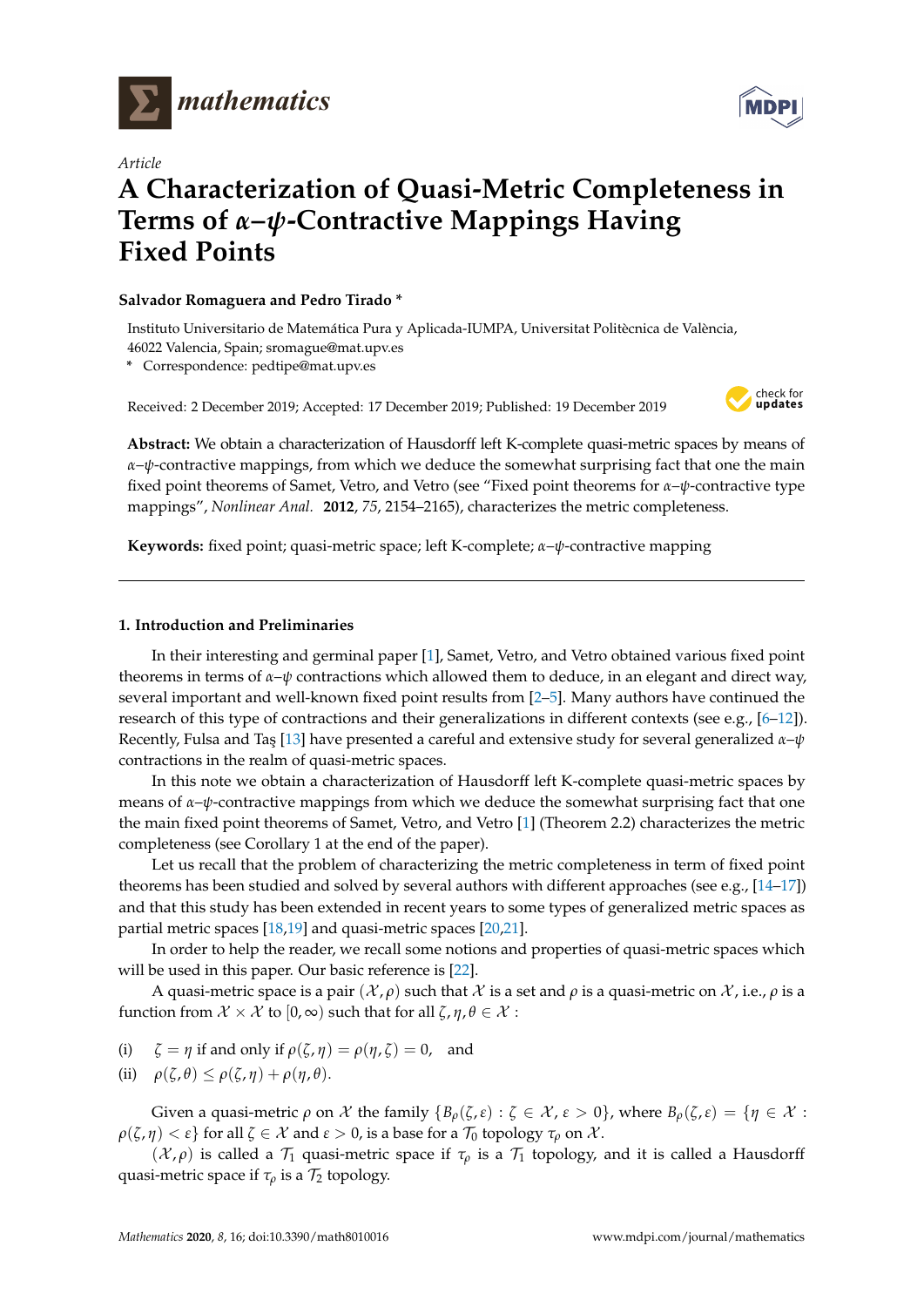A quasi-metric space  $(\mathcal{X}, \rho)$  is said to be left K-complete if every left K-Cauchy sequence converges with respect to  $\tau_\rho$ , where, by a left K-Cauchy sequence we mean a sequence  $(\zeta_n)_{n\in\mathbb{N}}$  in  $(\mathcal{X}, \rho)$  such that for each  $\varepsilon > 0$  there exists  $n_{\varepsilon} \in \mathbb{N}$  satisfying  $\rho(\zeta_n, \zeta_m) < \varepsilon$  whenever  $n_{\varepsilon} \le n \le m$ .

#### **2. Results**

We start this section by recalling some known concepts.

As usual, we denote by Ψ the family of nondecreasing functions  $\psi : [0, \infty) \to [0, \infty)$  such that  $\sum_{n=1}^{\infty} \psi^n(t) < \infty$  for all  $t \geq 0$ .

Let X be a set,  $\mathcal{T}: \mathcal{X} \to \mathcal{X}$  and  $\alpha: \mathcal{X} \times \mathcal{X} \to [0,\infty)$ . Following [\[1\]](#page-4-0) (Definition 2.2), we say that  $\mathcal{T}$ is *α*-admissible if *α*(*ζ*, *η*) ≥ 1 implies *α*( $\tau$ *ζ*,  $\tau$ *η*) ≥ 1; *ζ*, *η* ∈ *X*.

As in the metric case [\[1\]](#page-4-0) (Definition 2.1), given a quasi-metric space  $(\mathcal{X}, \rho)$  we say that a mapping  $\mathcal{T}: \mathcal{X} \to \mathcal{X}$  is an  $\alpha$ – $\psi$ -contractive mapping if there exist two functions  $\alpha: \mathcal{X} \times \mathcal{X} \to [0,\infty)$  and  $\psi \in \Psi$ such that  $\alpha(\zeta, \eta) \rho(\mathcal{T}\zeta, \mathcal{T}\eta) \leq \psi(\rho(\zeta, \eta))$  for all  $\zeta, \eta \in \mathcal{X}$ .

The following slight modification of condition (iii) in Theorem 2.2 of [\[1\]](#page-4-0) constitutes a crucial ingredient in obtaining our main result:

Let  $(\mathcal{X}, \rho)$  be a quasi-metric space and  $\alpha : \mathcal{X} \times \mathcal{X} \to [0, \infty)$ . We say that  $(\mathcal{X}, \rho)$  has property (A) (with respect to *α*) if for any sequence  $(\zeta_n)_{n\in\mathbb{N}}$  in X satisfying  $\alpha(\zeta_n,\zeta_{n+1})\geq 1$  for all  $n\in\mathbb{N}$  and such that  $\rho(\zeta, \zeta_n) \to 0$  as  $n \to \infty$  for some  $\zeta \in \mathcal{X}$ , it follows that  $\alpha(\zeta, \zeta_n) \geq 1$  for all  $n \in \mathbb{N}$ .

**Definition 1.** *Given a quasi-metric space*  $(\mathcal{X}, \rho)$ , *an*  $\alpha$ - $\psi$ -contractive mapping  $\mathcal{T} : \mathcal{X} \to \mathcal{X}$  will be called an *α*–*ψ*-*SVV* contractive mapping if: (i) T is *α*-admissible; (ii) there exists  $\zeta_0 \in X$  such that  $\alpha(\zeta_0, \mathcal{T}\zeta_0) \geq 1$ ; *(iii)*  $(X, \rho)$  *has property (A) (with respect to*  $\alpha$ ).

By using the preceding definition, Theorem 2.2 of [\[1\]](#page-4-0) can be reformulated as follows: *Every α*–*ψ*-*SVV contractive mapping on a complete metric space has a fixed point.*

Our first result provides a quasi-metric extension of Theorem 2.2 of [\[1\]](#page-4-0) (its proof is only an adaptation of the original proof of Samet, Vetro, and Vetro).

**Theorem 1.** *Every α–ψ-SVV contractive mapping on a left K-complete quasi-metric space has a fixed point.*

**Proof of Theorem 1.** Let T be an *α*–*ψ*-*SVV* contractive mapping on a Hausdorff left K-complete quasi-metric space  $(\mathcal{X}, \rho)$ . Then, there exists an *α*-admissible function such that  $\mathcal{T}$  is  $\alpha$ - $\psi$ -contractive,  $(x, ρ)$  has property (A), and *α*( $ζ₀$ ,  $Tζ₀$ ) ≥ 1 for some  $ζ₀ ∈ X$ .

For each  $n \in \mathbb{N}$  let  $\zeta_n := \mathcal{T}^n \zeta_0$ . If there exists  $m \in \mathbb{N}$  such that  $\zeta_{m-1} = \zeta_m$ , then  $\zeta_m$  is a fixed point of T. Assume then that  $\zeta_n \neq \zeta_m$  for all  $n, m \in \mathbb{N} \cup \{0\}$ . Since  $\alpha(\zeta_0, \zeta_1) \geq 1$  and T is *α*-admissible we deduce that  $\alpha(\zeta_n, \zeta_{n+1}) \geq 1$  for all  $n \in \mathbb{N} \cup \{0\}$ . As in the proof of Theorem 2.1 of [\[1\]](#page-4-0) we obtain  $\rho(\zeta_n,\zeta_{n+1}) \leq \psi^n(\rho(\zeta_0,\zeta_1))$  and deduce that  $(\zeta_n)_{n\in\mathbb{N}}$  is a left K-Cauchy sequence in  $(\mathcal{X},\rho)$  (see [\[1\]](#page-4-0) (p. 2156)). Since  $(\mathcal{X}, \rho)$  is left K-complete there exists  $\theta \in \mathcal{X}$  such that  $\rho(\theta, \zeta_n) \to 0$  as  $n \to \infty$ . From property (A) it follows that *α*(*θ*,  $ζ$ *n*) ≥ 1 for all *n* ∈ N∪{0}. We shall show that *θ* is a fixed point of *T*. Indeed, for each  $n \in \mathbb{N} \cup \{0\}$  we have:  $\rho(\mathcal{T}\theta, \zeta_{n+1}) = \rho(\mathcal{T}\theta, \mathcal{T}\zeta_n) \leq \alpha(\theta, \zeta_n)\rho(\mathcal{T}\theta, \mathcal{T}\zeta_n) \leq \psi(\rho(\theta, \zeta_n)).$ 

Since  $ρ(θ, ζ<sub>n</sub>) > 0$ , we deduce that  $ψ(ρ(θ, ζ<sub>n</sub>)) < ρ(θ, ζ<sub>n</sub>)$  (see e.g., [\[1\]](#page-4-0) (Lemma 2.1)), and, hence,  $\rho(\mathcal{T}\theta,\zeta_n)\to 0$  as  $n\to\infty$ . Since  $(\mathcal{X},\rho)$  is Hausdorff we conclude that  $\theta=\mathcal{T}\theta$ .  $\Box$ 

As for metric spaces [\[1\]](#page-4-0) (Theorem 2.1), a slight modification of the proof of Theorem 1 shows the following result where the property (A) is replaced by continuity of  $\mathcal T$ . More precisely we have

**Theorem 2.** Let  $(X, \rho)$  be a Hausdorff left K-complete quasi-metric space and  $\mathcal{T}: X \rightarrow X$  be an *α–ψ-contractive mapping such that*

- $(i)$  *T is*  $\alpha$ -*admissible:*
- *(ii) there exists*  $\zeta_0 \in \mathcal{X}$  *such that*  $\alpha(\zeta_0, \mathcal{T}\zeta_0) \geq 1$ ;
- $(iii)$  *T is continuous.*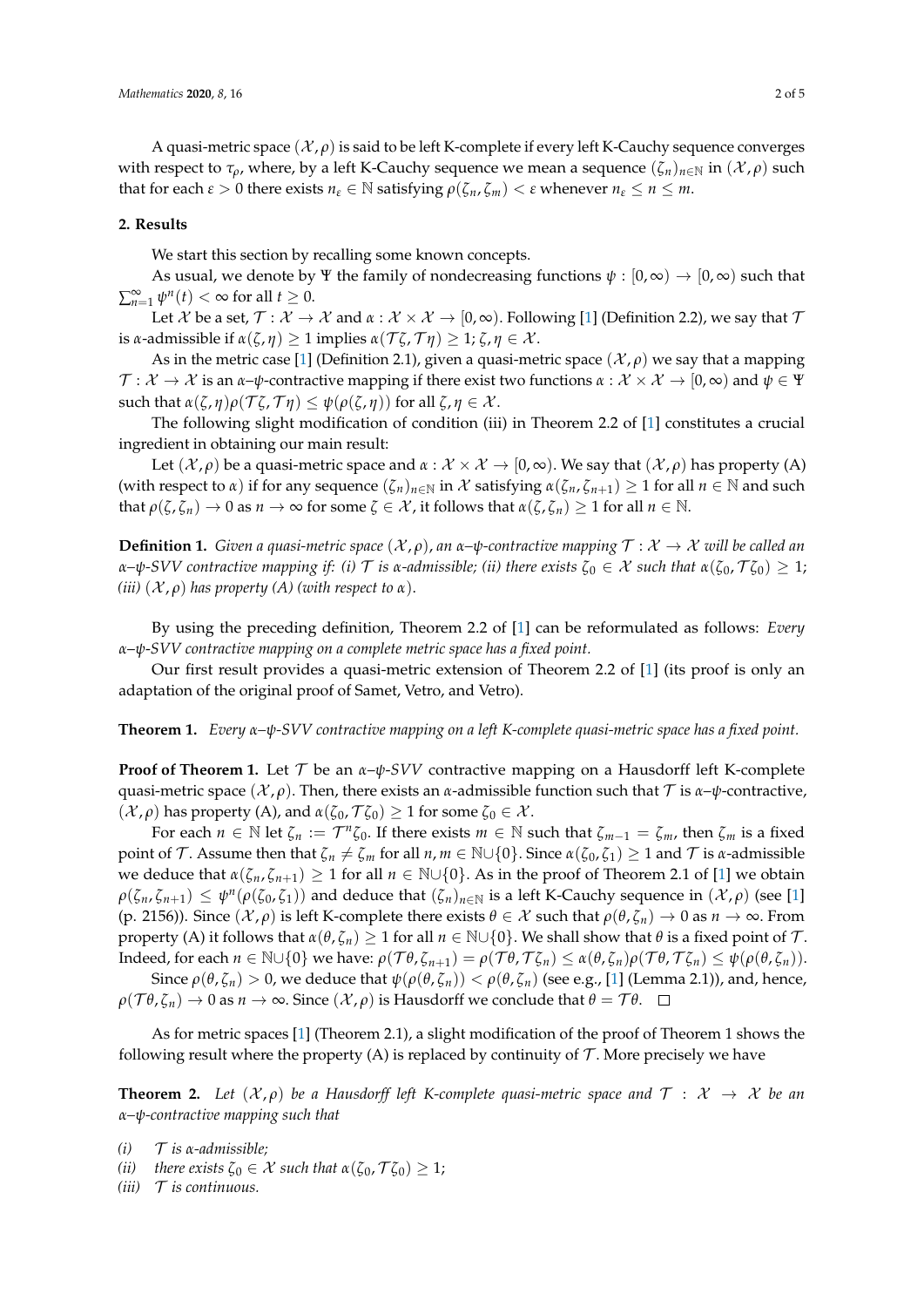*Then* T *has a fixed point.*

Theorems 1 and 2 can not be generalized to  $\mathcal{T}_1$  left K-complete quasi-metric spaces (see e.g., [\[23\]](#page-4-13) (Example 5)).

Let us recall that if  $\rho$  is a quasi-metric on a set  $\mathcal X$ , then the function  $\rho^s$  defined on  $\mathcal X\times \mathcal X$  by  $ρ<sup>s</sup>(ζ, η) = max{ρ(ζ, η), ρ(η, ζ)}$  is a metric on X. We give an example for a quasi-metric space  $(X, ρ)$ where we can apply both Theorem 1 and Theorem 2 but not [\[1\]](#page-4-0) (Theorem 2.2) because the metric space  $(\mathcal{X}, \rho^s)$  is not complete.

**Example 1.** *Let*  $\mathcal{X} := \{0\} \cup \{1/n : n \in \mathbb{N}\} \cup \{n : n \in \mathbb{N}\{1\}\}\$ . *It is routine to check that*  $(\mathcal{X}, \rho)$  *is a Hausdorff quasi-metric space where (the quasi-metric) ρ is defined as follows:*

 $\rho(\zeta,\zeta) = 0$  *for all*  $\zeta \in \mathcal{X}$ .  $\rho(0, 1/n) = 1/n$  for all  $n \in \mathbb{N}$ .  $\rho(1/n, 1/m) = 1/n$  whenever  $n < m$ .  $\rho(0, n) = 2^{-n}$  for all  $n \in \mathbb{N} \backslash \{1\}.$  $\rho(n,m) = |2^{-n} - 2^{-m}|$  *for all n*,  $m \in \mathbb{N} \setminus \{1\}$ , *and*  $\rho(\zeta,\eta) = 1$  *otherwise.* 

*Observe that*  $(\mathcal{X}, \rho)$  *is left K-complete: The sequence*  $(1/n)_{n \in \mathbb{N}}$  *is left K-Cauchy and converges to* 0, *whereas the sequence* (*n*)*n*∈<sup>N</sup> *is Cauchy in the metric space* (X , *ρ s* ), *and hence left K-Cauchy in* (X , *ρ*), *and also converges to* 0. However, we have  $\rho(n,0) = 1$  for all  $n \in \mathbb{N}$ , and thus the metric space  $(\mathcal{X}, \rho^s)$  is not complete. *Now define*  $\mathcal{T}: \mathcal{X} \to \mathcal{X}$  *as*  $\mathcal{T}0 = 0$ ,  $\mathcal{T}n = n + 1$  *for all*  $n \in \mathbb{N}$ , and  $\mathcal{T}(1/n) = n$  *for all*  $n \in \mathbb{N} \setminus \{1\}$ .

*We show that*  $\mathcal T$  *is an*  $\alpha$ - $\psi$ -SVV contractive mapping for  $\alpha$  given by  $\alpha(0, n) = \alpha(n, n + 1) = 1$  for all  $n \in \mathbb{N}$ , and  $\alpha(\zeta, \eta) = 0$  otherwise; and  $\psi \in \Psi$  given by  $\psi(t) = t/2$  for all  $t \geq 0$ .

*Indeed, since*  $\alpha(1, T1) = \alpha(1, 2) = 1$ , *we deduce by the definition of* T *and the construction of*  $\alpha$  *that*  $T$ *is α*-contractive. Also, the property (A) is clearly satisfied since  $\rho(0, n) \to 0$  as  $n \to \infty$ , and  $\alpha(0, n) = 1$  for *all*  $n \in \mathbb{N}$ . It remains to check that  $\mathcal T$  *is an*  $\alpha$ – $\psi$ -contractive mapping. To this end, it suffices to consider the *following two cases:*

*Case 1.*  $\zeta = 0$ ,  $\eta = n$ ,  $n \in \mathbb{N}$ . Thus, we obtain

$$
\alpha(\zeta,\eta)\rho(T\zeta,T\eta) = \alpha(0,n)\rho(0,n+1) = 2^{-(n+1)} \leq \frac{1}{2}\rho(0,n) = \psi(\rho(\zeta,\eta)).
$$

*Case 2.*  $\zeta = n$ ,  $\eta = n + 1$ ,  $n \in \mathbb{N}$ . *Thus, we obtain* 

$$
\alpha(\zeta,\eta)\rho(T\zeta,T\eta) = \alpha(n,n+1)\rho(Tn,T(n+1)) = \rho(n+1,n+2)
$$
  
= 
$$
2^{-(n+2)} = \frac{1}{2}\rho(n,n+1) = \psi(\rho(\zeta,\eta)).
$$

*Therefore, all conditions of Theorem 1 are satisfied. Clearly, we can also apply Theorem 2 because*  $\mathcal T$  *is continuous (with respect to*  $\tau_{\rho}$ ).

Now, we present an easy example where we can apply Theorem 1 but not Theorem 2.

**Example 2.** Let  $\mathcal{X} := \{0, \infty\} \cup \mathbb{N}$ . Clearly  $(\mathcal{X}, \rho)$  is a Hausdorff left K-complete quasi-metric space where (the *quasi-metric) ρ is defined as follows:*

 $\rho(\zeta,\zeta) = 0$  *for all*  $\zeta \in \mathcal{X}$ .  $\rho(0, 1/n) = 1/n$  for all  $n \in \mathbb{N}$ , and  $\rho(\zeta, \eta) = 1$  *otherwise.* 

*Now define*  $\mathcal{T}: \mathcal{X} \to \mathcal{X}$  *as*  $\mathcal{T}0 = 0$ ,  $\mathcal{T} \infty = \infty$ , and  $\mathcal{T} n = \infty$  for all  $n \in \mathbb{N}$ .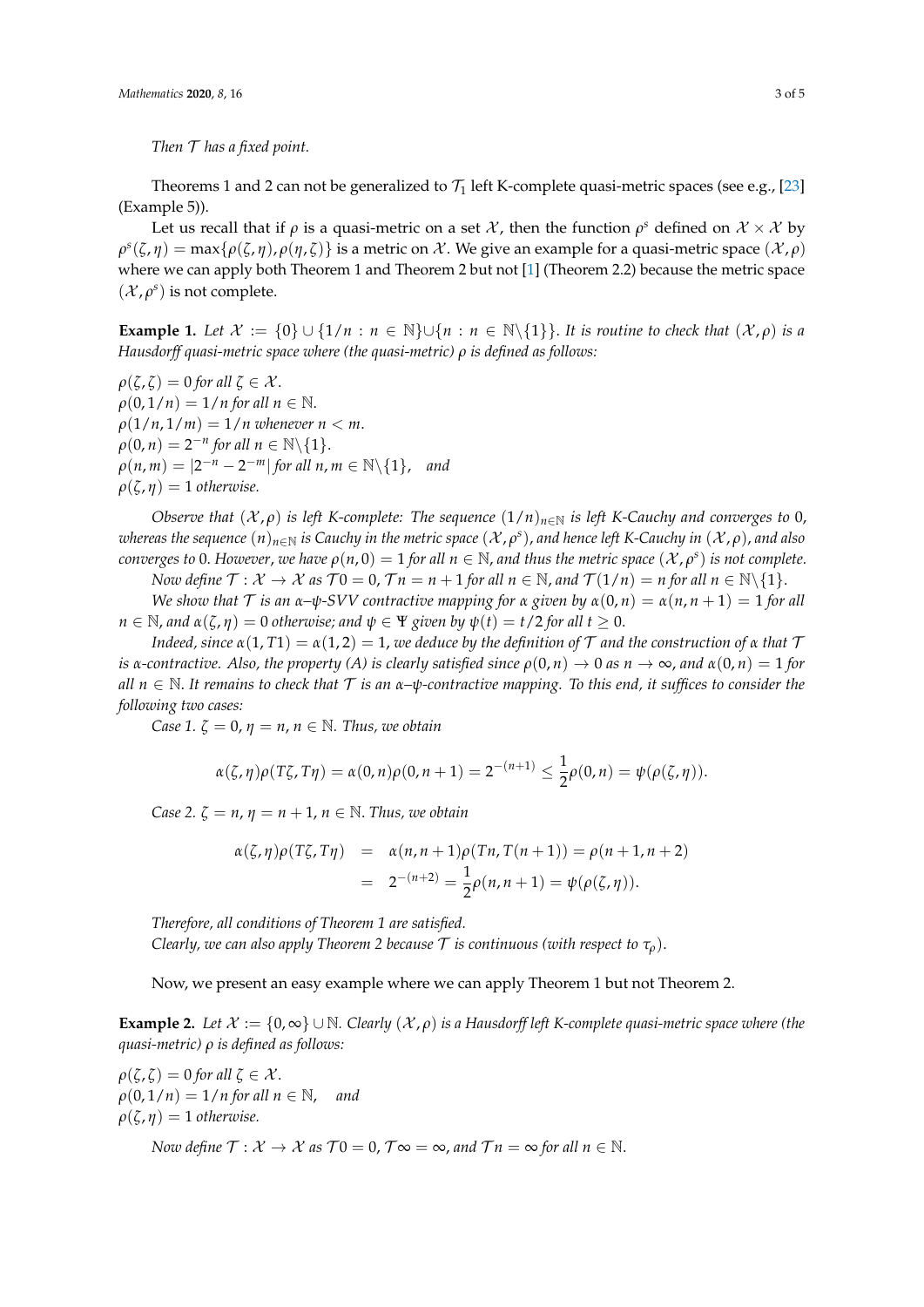*Since*  $\rho(0,n) \to 0$  *as*  $n \to \infty$ , *but*  $\rho(\mathcal{T}0,\mathcal{T}n) = \rho(0,\infty) = 1$ , *we conclude that*  $\mathcal{T}$  *is not continuous. However, it is obvious that*  $\mathcal T$  *is an*  $\alpha$ - $\psi$ -SVV contractive mapping for  $\alpha$  given by  $\alpha(\infty, \infty) = 1$ , and  $\alpha(\zeta, \gamma) = 0$ *otherwise, and any*  $\psi \in \Psi$ .

In our main result (Theorem 3 below), we prove that Theorem 1 characterizes left K-completeness of Hausdorff quasi-metric spaces. However, Theorem 2 does not provide such characterization even in the case of metric spaces, as Suzuki and Takahashi constructed in [\[24\]](#page-4-14) an example of a non-complete metric space for which every continuous self map has fixed points.

**Theorem 3.** *A Hausdorff quasi-metric space is left K-complete if and only if every α–ψ-SVV contractive mapping has a fixed point.*

**Proof of Theorem 3.** Let  $(\mathcal{X}, \rho)$  be a Hausdorff left K-complete quasi-metric space. By Theorem 1, every  $\alpha$ – $\psi$ -*SVV* contractive mapping on  $(\mathcal{X}, \rho)$  has a fixed point.

Conversely, suppose that  $(\mathcal{X}, \rho)$  is a Hausdorff quasi-metric space which is not left K-complete. Then there exists a left K-Cauchy sequence  $(\zeta_n)_{n\in\mathbb{N}}$  (of distinct points) in  $(\zeta, \rho)$  which is not convergent for  $\tau_\rho$ . Put  $\mathcal{A} = \{\zeta_n : n \in \mathbb{N}\}\$ . Since  $\rho(\zeta_1, \mathcal{A} \setminus \{\zeta_1\}) > 0$ , there exists  $h_1 \in \mathbb{N}$ , with  $h_1 > 1$ , such that  $\rho(\zeta_j,\zeta_k)<\rho(\zeta_1,\mathcal{A}\setminus\{\zeta_1\})/2$  whenever  $h_1\leq j\leq k$ . Similarly, there exists  $h_2\in\mathbb{N}$ , with  $h_2> \max\{2,h_1\}$ , such that  $\rho(\zeta_j,\zeta_k)<\rho(\zeta_2,\mathcal{A}\setminus\{\zeta_2\})/2$  whenever  $h_2\leq j\leq k$ . In this way we obtain a subsequence  $(h_n)_{n\in\mathbb{N}}$  of  $(n)_{n\in\mathbb{N}}$  such that  $h_n > \max\{n,h_{n-1}\}$  and  $\rho(\zeta_j,\zeta_k) < \rho(\zeta_n,\mathcal{A}\setminus\{\zeta_n\})/2$  whenever  $h_n \leq j \leq k$ .

Define  $\mathcal{T} : \mathcal{X} \to \mathcal{X}$  and  $\alpha : \mathcal{X} \times \mathcal{X} \to [0, \infty)$  as follows:  $\mathcal{T}\zeta_n = \zeta_{h_n}$  for  $n \in \mathbb{N}$ , and  $\mathcal{T}\zeta = \zeta_1$  for  $\zeta \in \mathcal{X} \setminus \mathcal{A}$ , and

 $\alpha(\zeta, \eta) = 1$  if  $\zeta = \zeta_n$  and  $\eta = \zeta_m$  for  $n, m \in \mathbb{N}$  with  $n < m$ , and  $\alpha(\zeta, \eta) = 0$  otherwise.

We first note that  $\alpha(\zeta_1, \mathcal{T}\zeta_1) = 1$  because  $1 < h_1$ .

Moreover T is *α*-admissible. Indeed, if  $\alpha(\zeta, \eta) \geq 1$ , then  $\zeta = \zeta_n$  and  $\eta = \zeta_m$  with  $n < m$ . So  $\alpha(\mathcal{T}\zeta,\mathcal{T}\eta) = \alpha(\zeta_{h_n},\zeta_{h_m}) = 1$  because  $h_n < h_m$ .

Next, we show that  $\mathcal T$  is  $\alpha-\psi$ -contractive for  $\psi \in \Psi$  given by  $\psi(t) = t/2$ . Indeed, by the construction of *α* it suffices to check the case that  $\zeta = \zeta_n$  and  $\eta = \zeta_m$  with  $n < m$ . Thus, we obtain

$$
\alpha(\zeta,\eta)\rho(\mathcal{T}\zeta,\mathcal{T}\eta) = \alpha(\zeta_n,\zeta_m)\rho(\zeta_{h_n},\zeta_{h_m}) < \frac{1}{2}\rho(\zeta_n,\mathcal{A}\setminus\{\zeta_n\}) \leq \frac{1}{2}\rho(\zeta_n,\zeta_m) = \frac{1}{2}\rho(\zeta,\eta) = \psi(\rho(\zeta,\eta)).
$$

Finally, note that  $(\mathcal{X}, \rho)$  trivially satisfies the property (A) because the only convergent sequences in  $A$  are those that are eventually constant.

We have shown that  $\mathcal T$  is an  $\alpha-\psi$ -*SVV* contractive mapping without fixed point. This contradiction concludes the proof.  $\square$ 

**Corollary 1.** *A metric space is complete if and only every α–ψ-SVV contractive mapping has a fixed point.*

**Author Contributions:** Investigation, S.R. and P.T.; Writing–original draft, S.R. and P.T. All authors contributed equally in writing this article. All authors have read and agreed to the published version of the manuscript.

**Funding:** This research was partially funded by Ministerio de Ciencia, Innovación y Universidades, under grant PGC2018-095709-B-C21 and AEI/FEDER, UE funds.

**Acknowledgments:** The authors thank the reviewers for their useful suggestions and comments.

**Conflicts of Interest:** The authors declare no conflict of interest.